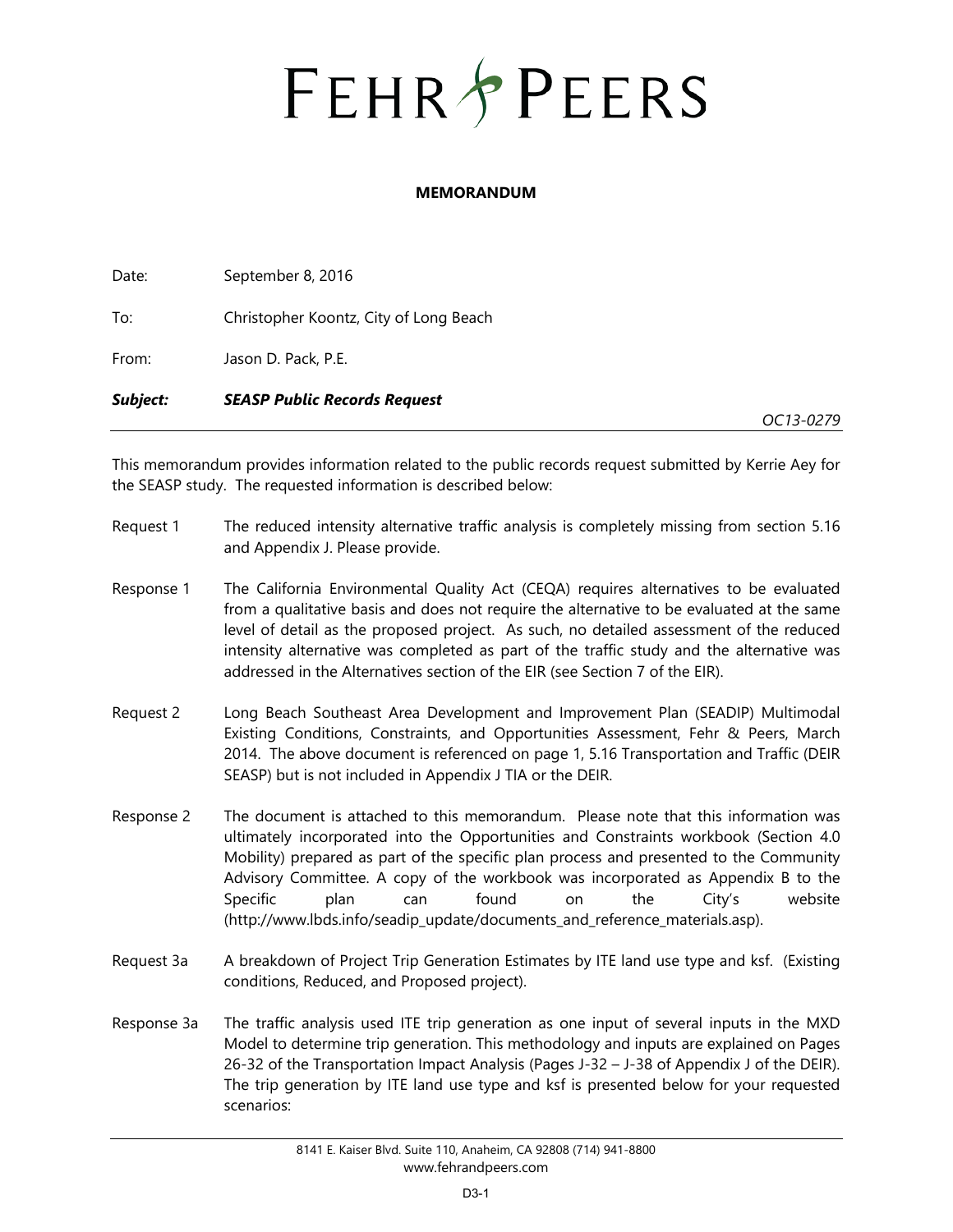## FEHRSPEERS

|                       | ITE Trip Generation by Land Use - Existing Conditions                                                                       |     |                                         |         |                  |                           |     |       |       |       |       |
|-----------------------|-----------------------------------------------------------------------------------------------------------------------------|-----|-----------------------------------------|---------|------------------|---------------------------|-----|-------|-------|-------|-------|
| <b>FP</b><br>Category | <b>Daily</b><br>AM<br><b>ITE</b><br><b>ITE Land Use</b><br><b>Units</b><br>AM In<br>Quantity<br><b>Total</b><br>Code<br>Out |     | AM<br><b>Total</b>                      | PM In   | <b>PM</b><br>Out | <b>PM</b><br><b>Total</b> |     |       |       |       |       |
| Residential           | (210) - Single-Family<br>Detached Housing (Adj<br>Streets, 7-9A, 4-6P)                                                      | 210 | Dwelling<br>Units                       | 1,750   | 16,660           | 328                       | 985 | 1,313 | 1,103 | 648   | 1,750 |
| Residential           | (230) - Residential<br>Condominium/Townhouse(Pk<br>Adj Streets, 7-9A, 4-6P)                                                 | 230 | Dwelling<br>Units                       | 2,329   | 13,531           | 174                       | 851 | 1,025 | 811   | 400   | 1,211 |
| Retail                | (820) - Shopping Center (Adj<br>Streets, 7-9A, 4-6P)                                                                        | 820 | $1,000$ sq<br>ft<br>leasable<br>area    | 637.347 | 27,215           | 379                       | 233 | 612   | 1,135 | 1,230 | 2,365 |
| Office                | (710) - General Office<br>Building (Pk Hr, AM & PM)                                                                         | 710 | $1,000$ sq<br>ft gross<br>floor<br>area | 199.34  | 2,199            | 274                       | 37  | 311   | 50    | 247   | 297   |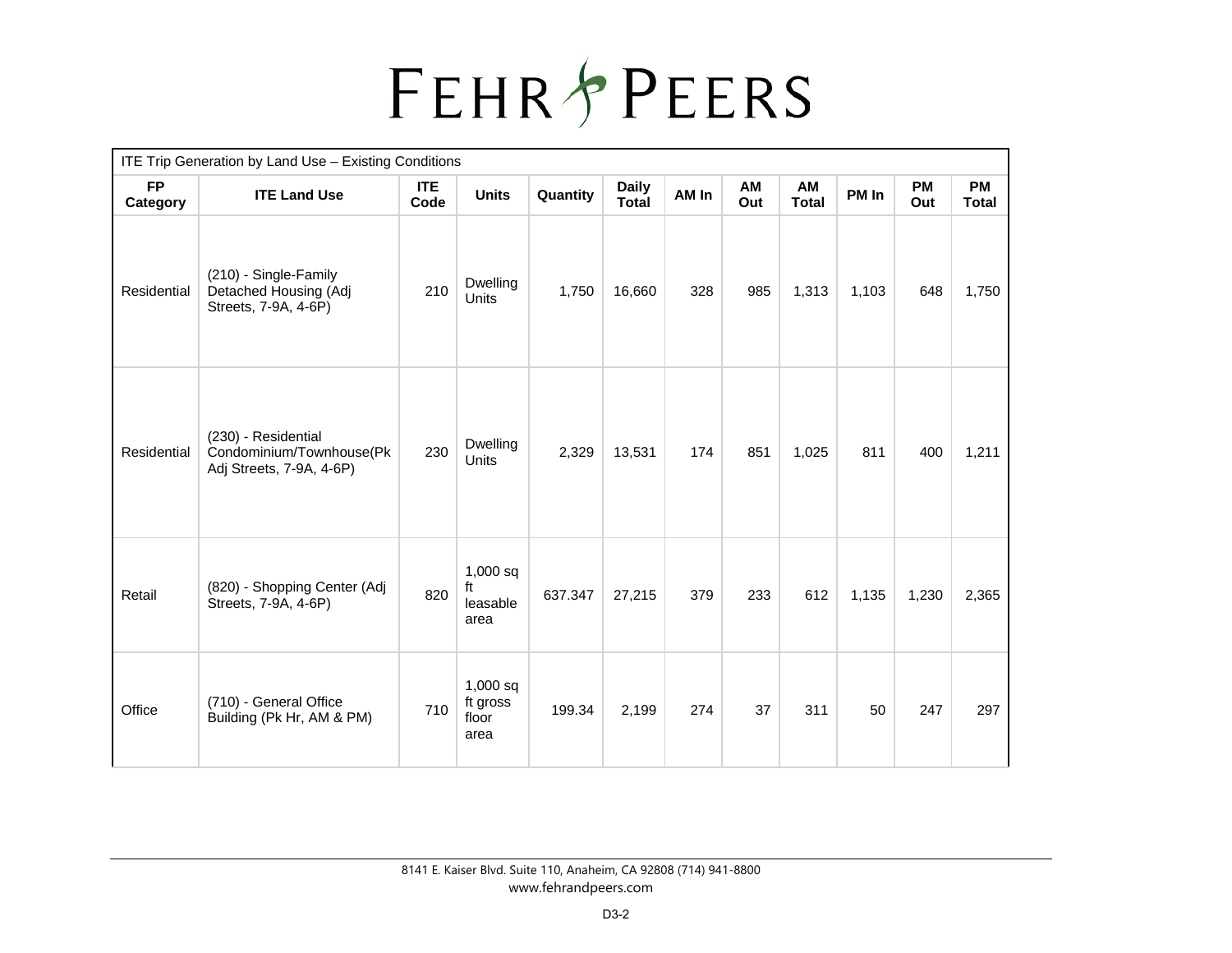### **FEHR & PEERS**

| Page 3                                                                                                                                                                                                                                                                                                         |                                                                          |     |                 |       |        |       |          |       |       |       |       |
|----------------------------------------------------------------------------------------------------------------------------------------------------------------------------------------------------------------------------------------------------------------------------------------------------------------|--------------------------------------------------------------------------|-----|-----------------|-------|--------|-------|----------|-------|-------|-------|-------|
| Hotel                                                                                                                                                                                                                                                                                                          | (310) - Hotel (Adj Streets, 7-<br>9A, 4-6P)                              | 310 | Rooms           | 375   | 3,064  | 117   | 82       | 199   | 115   | 110   | 225   |
| Cinema                                                                                                                                                                                                                                                                                                         | (443) - Movie Theatre without<br>Matinee (Adj Streets, 7-9A,<br>$4-6P$ ) | 443 | Seats           | 4,504 | 7,927  | 27    | 18       | 45    | 236   | 79    | 315   |
| School                                                                                                                                                                                                                                                                                                         | (520) - Elementary School<br>(Adj. Streets, 4-6P)                        | 520 | <b>Students</b> | 341   | 440    | 0     | $\Omega$ | 0     | 25    | 26    | 51    |
| <b>TOTAL</b>                                                                                                                                                                                                                                                                                                   |                                                                          |     |                 |       | 71,036 | 1,299 | 2,206    | 3,505 | 3,475 | 2,740 | 6,214 |
| Note - School AM trips do not change between scenarios and were not<br>included. This was to minimize internalization of morning school trips in the<br>study area - a conservative approach for identifying impacts. Also not<br>included are the industrial trips. ITE $9th$ edition used in the assessment. |                                                                          |     |                 |       |        |       |          |       |       |       |       |

**Christopher Koontz September 13, 2016**

Page 3 of 9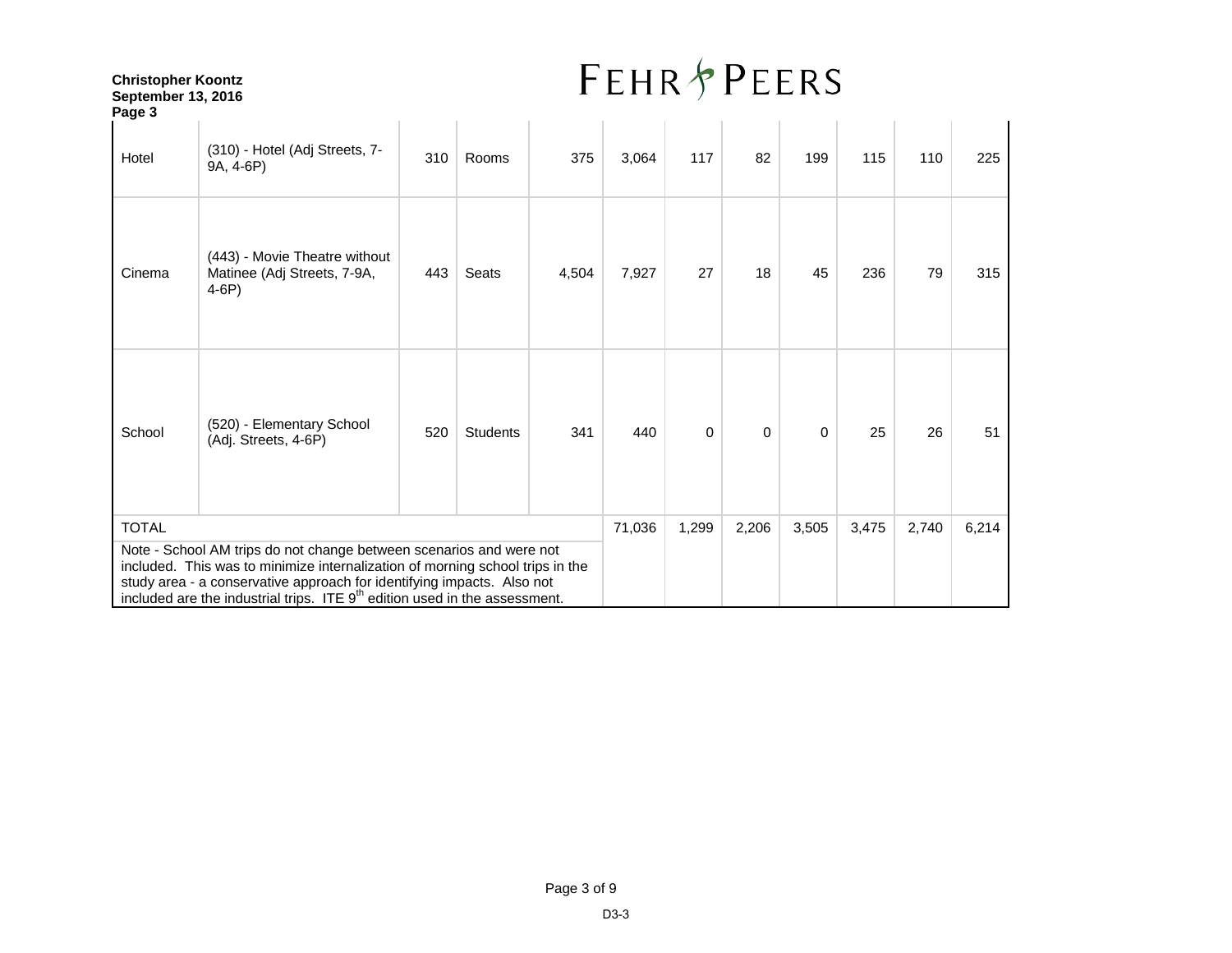#### **Christopher Koontz September 13, 2016 Page 4**

### **FEHR & PEERS**

| ITE Trip Generation by Land Use - Proposed Project (Buildout) |                                                                             |                    |                                         |          |                       |       |           |                    |       |           |                           |
|---------------------------------------------------------------|-----------------------------------------------------------------------------|--------------------|-----------------------------------------|----------|-----------------------|-------|-----------|--------------------|-------|-----------|---------------------------|
| <b>FP</b><br>Category                                         | <b>ITE Land Use</b>                                                         | <b>ITE</b><br>Code | <b>Units</b>                            | Quantity | <b>Daily</b><br>Total | AM In | AM<br>Out | AM<br><b>Total</b> | PM In | PM<br>Out | <b>PM</b><br><b>Total</b> |
| Residential                                                   | (210) - Single-Family<br>Detached Housing (Adj<br>Streets, 7-9A, 4-6P)      | 210                | Dwelling<br>Units                       | 1,750    | 16,660                | 328   | 985       | 1,313              | 1,103 | 648       | 1,750                     |
| Residential                                                   | (230) - Residential<br>Condominium/Townhouse(Pk<br>Adj Streets, 7-9A, 4-6P) | 230                | <b>Dwelling</b><br>Units                | 7,768    | 45,132                | 581   | 2,837     | 3,418              | 2,706 | 1,333     | 4,039                     |
| Office                                                        | (710) - General Office<br>Building (Pk Hr, AM & PM)                         | 710                | $1,000$ sq<br>ft gross<br>floor<br>area | 109.771  | 1,211                 | 150   | 21        | 171                | 28    | 136       | 164                       |
| Hotel                                                         | (310) - Hotel (Adj Streets, 7-<br>9A, 4-6P)                                 | 310                | Rooms                                   | 425      | 3,472                 | 133   | 92        | 225                | 130   | 125       | 255                       |
| School                                                        | (520) - Elementary School<br>(Adj. Streets, 4-6P)                           | 520                | <b>Students</b>                         | 341      | 440                   | 0     | 0         | $\Omega$           | 25    | 26        | 51                        |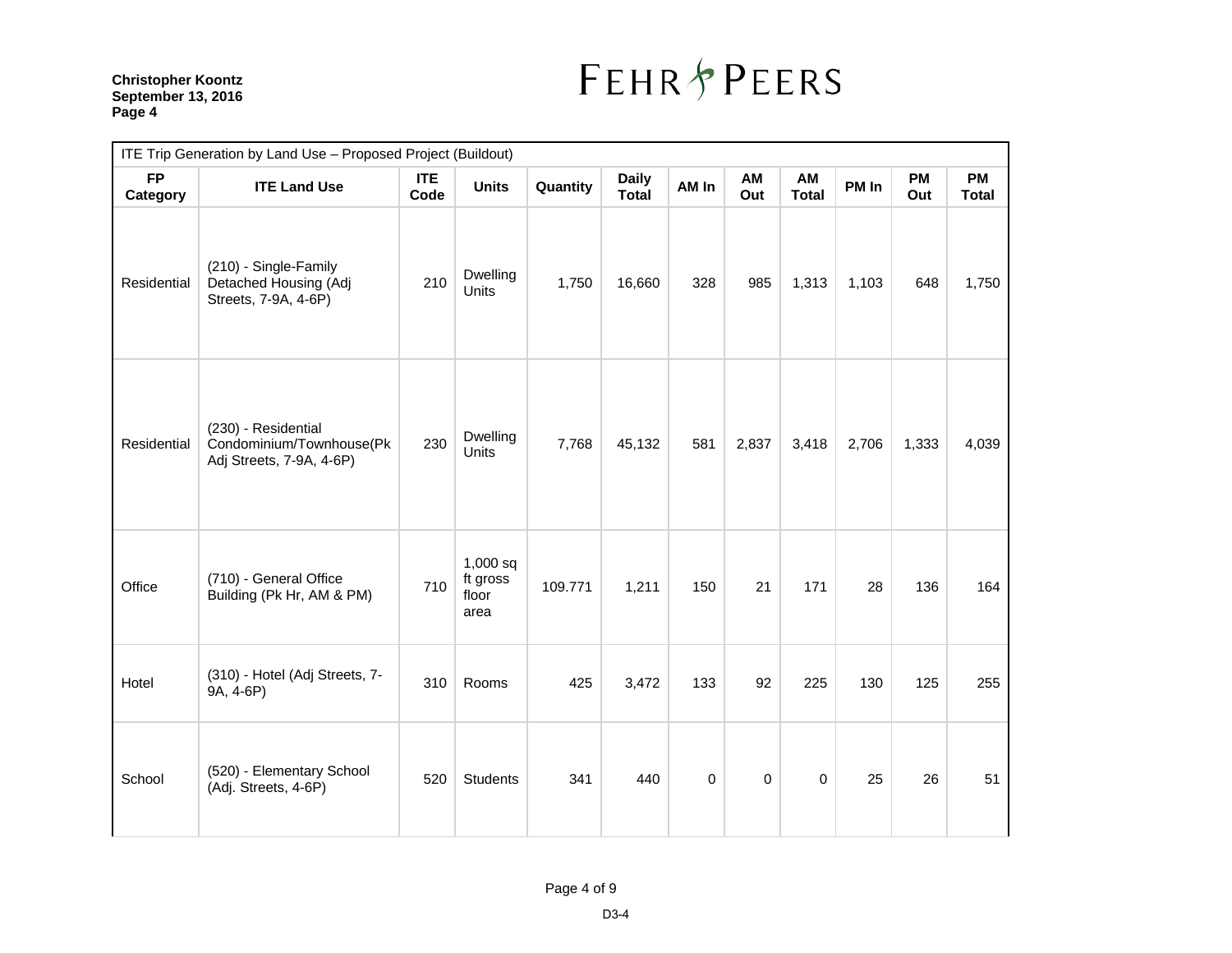| <b>Christopher Koontz</b><br>September 13, 2016<br>Page 5                                                                                                                                                                                                                                                                |                                                      |     | <b>FEHR &amp; PEERS</b>              |          |        |     |       |       |       |       |        |
|--------------------------------------------------------------------------------------------------------------------------------------------------------------------------------------------------------------------------------------------------------------------------------------------------------------------------|------------------------------------------------------|-----|--------------------------------------|----------|--------|-----|-------|-------|-------|-------|--------|
| Retail                                                                                                                                                                                                                                                                                                                   | (820) - Shopping Center (Adj<br>Streets, 7-9A, 4-6P) | 820 | $1,000$ sq<br>ft<br>leasable<br>area | 1,338.60 | 57,158 | 797 | 488   | 1,285 | 2,384 | 2,582 | 4,966  |
| <b>TOTAL</b>                                                                                                                                                                                                                                                                                                             |                                                      |     |                                      |          |        |     | 4,423 | 6,412 | 6,376 | 4,850 | 11,225 |
| Note - School AM trips do not change between scenarios and were not<br>included. This was to minimize internalization of morning school trips in the<br>study area - a conservative approach for identifying impacts. Also not<br>included are the industrial trips. ITE 9 <sup>th</sup> edition used in the assessment. |                                                      |     |                                      |          |        |     |       |       |       |       |        |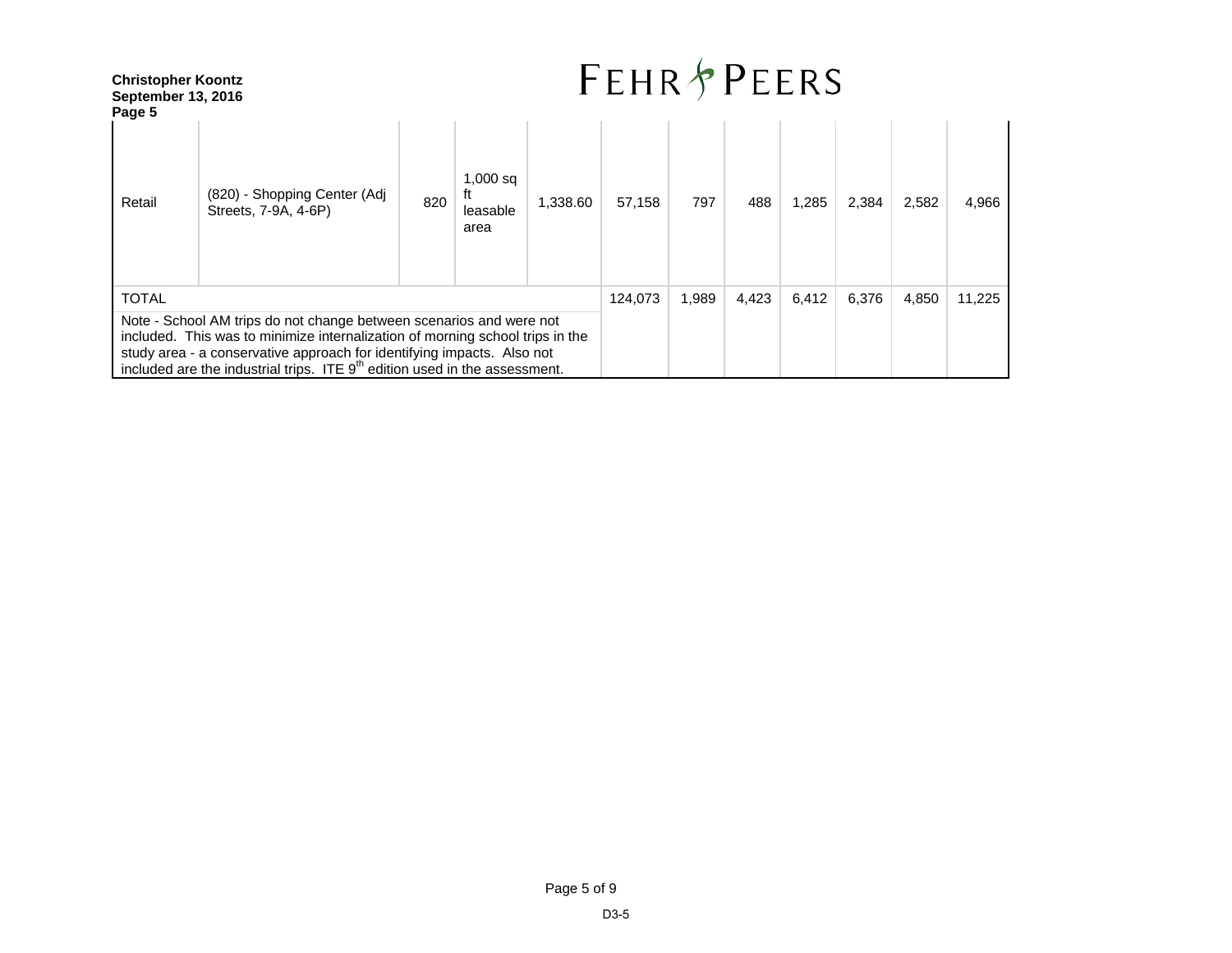#### **Christopher Koontz September 13, 2016 Page 6**

## FEHR & PEERS

| ITE Trip Generation by Land Use - Reduced Intensity (Buildout) |                                                                                      |                    |                                         |          |                              |       |             |                    |       |        |                           |
|----------------------------------------------------------------|--------------------------------------------------------------------------------------|--------------------|-----------------------------------------|----------|------------------------------|-------|-------------|--------------------|-------|--------|---------------------------|
| <b>FP</b><br>Category                                          | <b>ITE Land</b><br><b>Use</b>                                                        | <b>ITE</b><br>Code | <b>Units</b>                            | Quantity | <b>Daily</b><br><b>Total</b> | AM In | AM Out      | AM<br><b>Total</b> | PM In | PM Out | <b>PM</b><br><b>Total</b> |
| Residential                                                    | $(210) -$<br>Single-Family<br>Detached<br>Housing (Adj<br>Streets, 7-9A,<br>$4-6P$ ) | 210                | Dwelling<br>Units                       | 1,750    | 16,660                       | 328   | 985         | 1,313              | 1,103 | 648    | 1,750                     |
| Residential                                                    | $(220) -$<br>Residential<br>Apartment(Pk<br>Adj Streets,<br>7-9A, 4-6P)              | 220                | <b>Dwelling</b><br>Units                | 4,913    | 32,671                       | 501   | 2005        | 2,506              | 1,980 | 1066   | 3,046                     |
| Office                                                         | $(710) -$<br>General<br>Office<br><b>Building (Pk</b><br>Hr, AM &<br>PM)             | 710                | $1,000$ sq<br>ft gross<br>floor<br>area | 97.604   | 1,077                        | 134   | 18          | 152                | 25    | 120    | 145                       |
| Hotel                                                          | (310) - Hotel<br>(Adj Streets,<br>7-9A, 4-6P)                                        | 310                | Rooms                                   | 375      | 3,064                        | 117   | 82          | 199                | 115   | 110    | 225                       |
| School                                                         | $(520) -$<br>Elementary<br>School (Adj.<br>Streets, 4-<br>6P)                        | 520                | <b>Students</b>                         | 341      | 440                          | 0     | $\mathbf 0$ | 0                  | 25    | 26     | 51                        |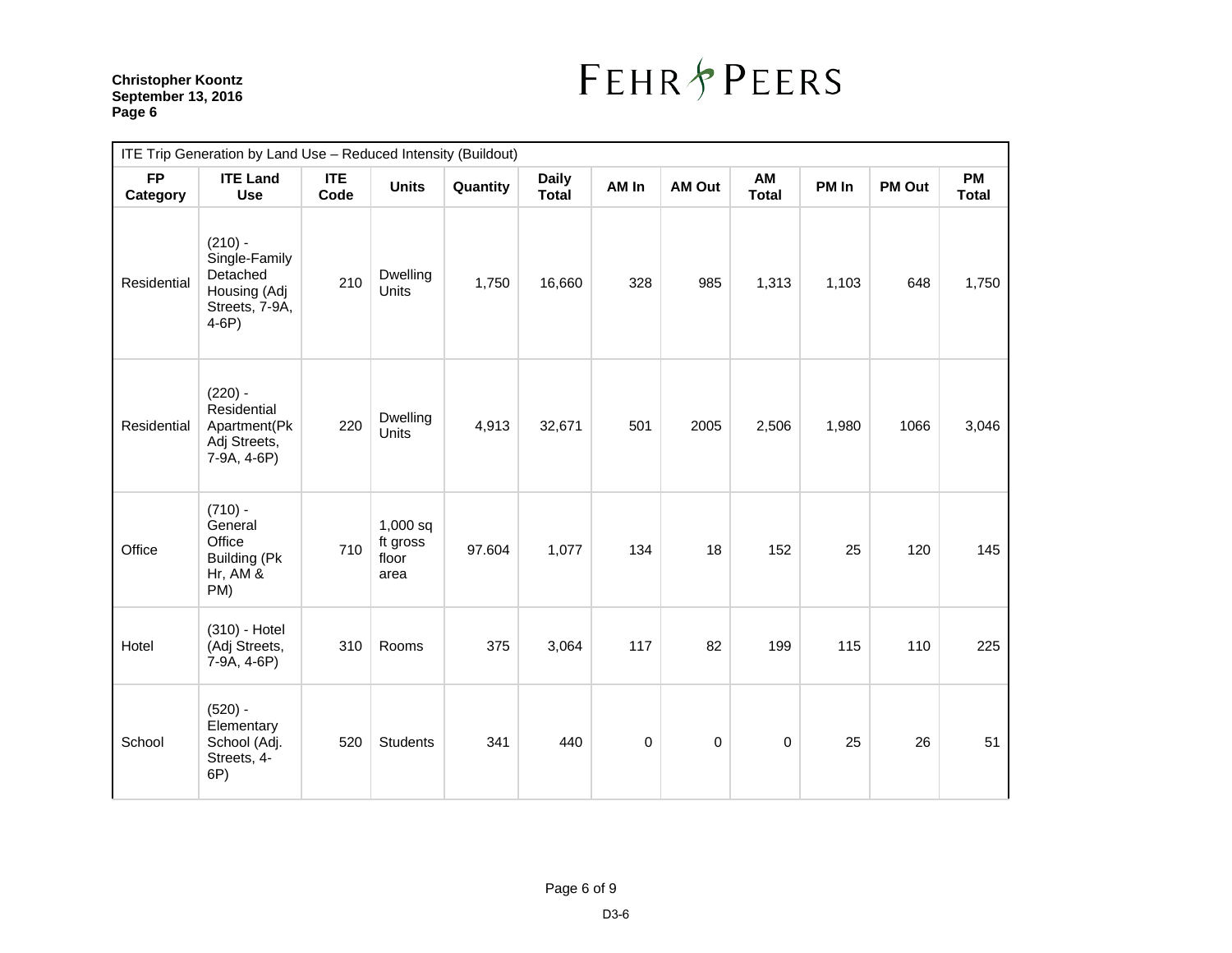| <b>Christopher Koontz</b><br>September 13, 2016<br>Page 7                                                                                                                                                                                                                                                                  |                                                                  | <b>FEHR &amp; PEERS</b> |                                      |          |         |       |       |       |       |       |       |
|----------------------------------------------------------------------------------------------------------------------------------------------------------------------------------------------------------------------------------------------------------------------------------------------------------------------------|------------------------------------------------------------------|-------------------------|--------------------------------------|----------|---------|-------|-------|-------|-------|-------|-------|
| Retail                                                                                                                                                                                                                                                                                                                     | $(820) -$<br>Shopping<br>Center (Adj<br>Streets, 7-9A,<br>$4-6P$ | 820                     | $1,000$ sq<br>ft<br>leasable<br>area | 1,190.23 | 50,823  | 709   | 434   | 1,143 | 2,120 | 2296  | 4,416 |
| <b>TOTAL</b>                                                                                                                                                                                                                                                                                                               |                                                                  |                         |                                      |          | 104,735 | 1,789 | 3,524 | 5,313 | 5,368 | 4,266 | 9,633 |
| Note - School AM trips do not change between scenarios and<br>were not included. This was to minimize internalization of<br>morning school trips in the study area - a conservative<br>approach for identifying impacts. Also not included are the<br>industrial trips. ITE 9 <sup>th</sup> edition used in the assessment |                                                                  |                         |                                      |          |         |       |       |       |       |       |       |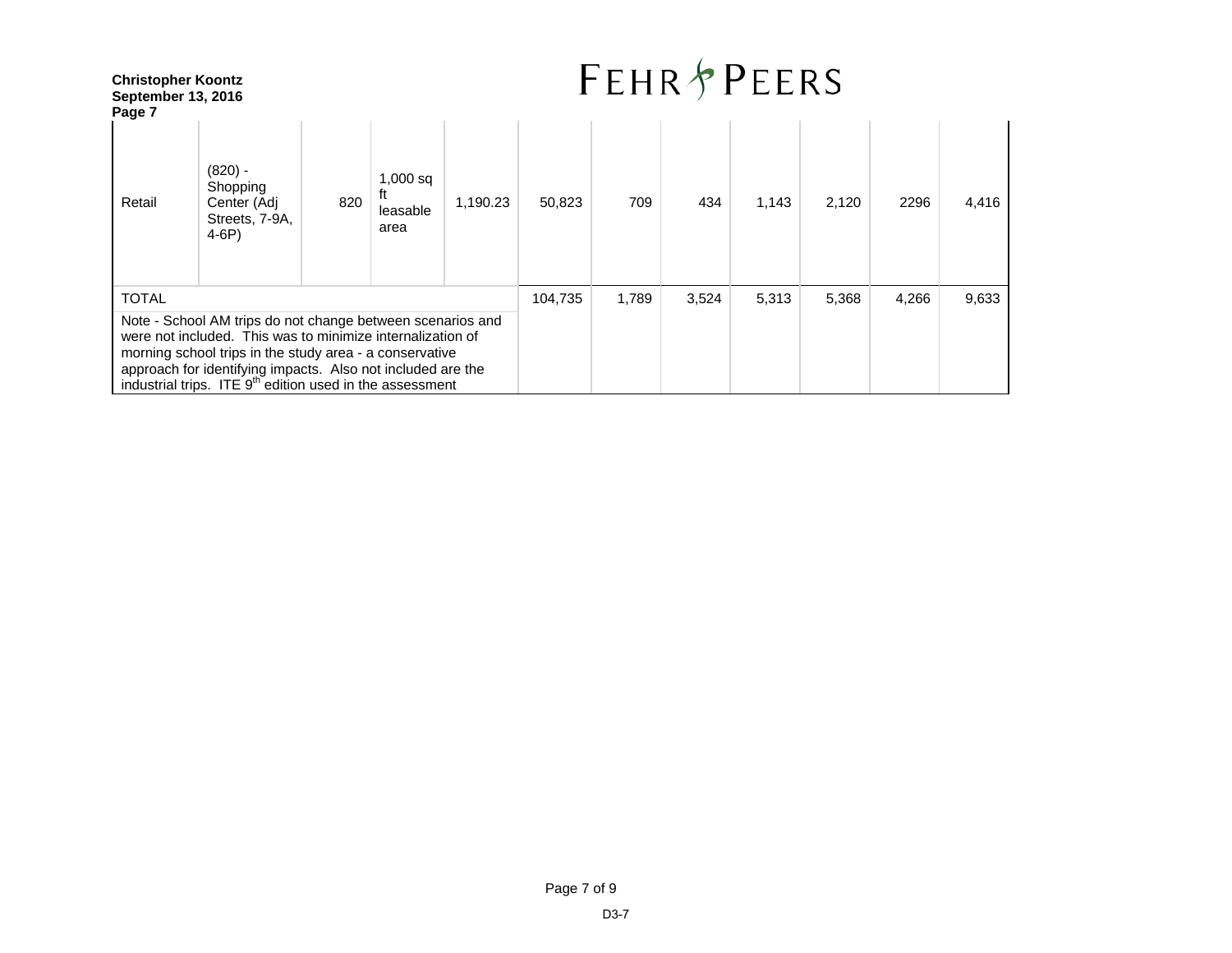## FEHR&PEERS

- Request 3b DEIR Page 29, Table 5.16-5 Project Trip Generation Estimates only show "Total" Daily/AM Peak/PM peak trips for existing and proposed. There is a note that states "Source; Fehr & Perrs 2016a." but no information other than that. If the information I am requesting is in the document noted please provide.
- Response 3b The information was developed by Fehr & Peers and the cited references are provided at the end of each topical section and the references section of the EIR. For example, the document refereeing to Fehr & Peers, 2016a is listed on Page 5.16-64 and 13-7 of the DEIR. Here, the citation is referencing the Transportation Impact Analysis that was included in its entirety in Appendix J of the DEIR.
- Request 3c Table 5.16-5 fails to provide any trip generation estimates for the reduced intensity alternative even though the DEIR provides summary information.

Typically the trip generations would be broken down by usage. For example ITE: Multi-Family - ITE 220, General Retail ITE 820, Hotel ITE 100. The ITE factors would then be multiplied by the ksf. The calculation would be presented in simple table showing estimated trips generated by land use.

Response 3c The buildout trip generation estimates for the reduced intensity alternative is summarized below. Please see Response 3a above regarding the ITE rates that were applied in the technical assessment.

| MXD+ External Vehicle Trip In/Out Summary – Reduced Intensity Alternative |        |       |        |          |       |        |                 |  |  |  |
|---------------------------------------------------------------------------|--------|-------|--------|----------|-------|--------|-----------------|--|--|--|
|                                                                           | Daily  | AM In | AM Out | AM Total | PM In | PM Out | <b>PM</b> Total |  |  |  |
| Vehicle<br><b>Trips</b>                                                   | 85.964 | 1.332 | 2.659  | 4.008    | 3.860 | 3.069  | 6.928           |  |  |  |

- Request 4a Documents containing the data on how project trip generation estimates were calculated (existing, reduced and proposed project) in a table by land use, (ITE) and sq ft. This is a standard calculation provided in a typical EIR traffic analysis.
- Response 4a Please see Response 3a related to trip generation rates used in the traffic assessment.
- Request 4b It is my understanding that the trip generation numbers by land use are then used by Fehrs and Peers in their MXD model to factor for mixed use internalization trip reductions.
- Response 4b This is correct. The MXD model was utilized to factor mixed-use internalization trip reductions. It should be noted that the Proposed Project also applied a supplemental reduction to account for the added bicycle infrastructure associated with the project using the California Air Pollution Control Officers Association (CAPCOA) methodology.